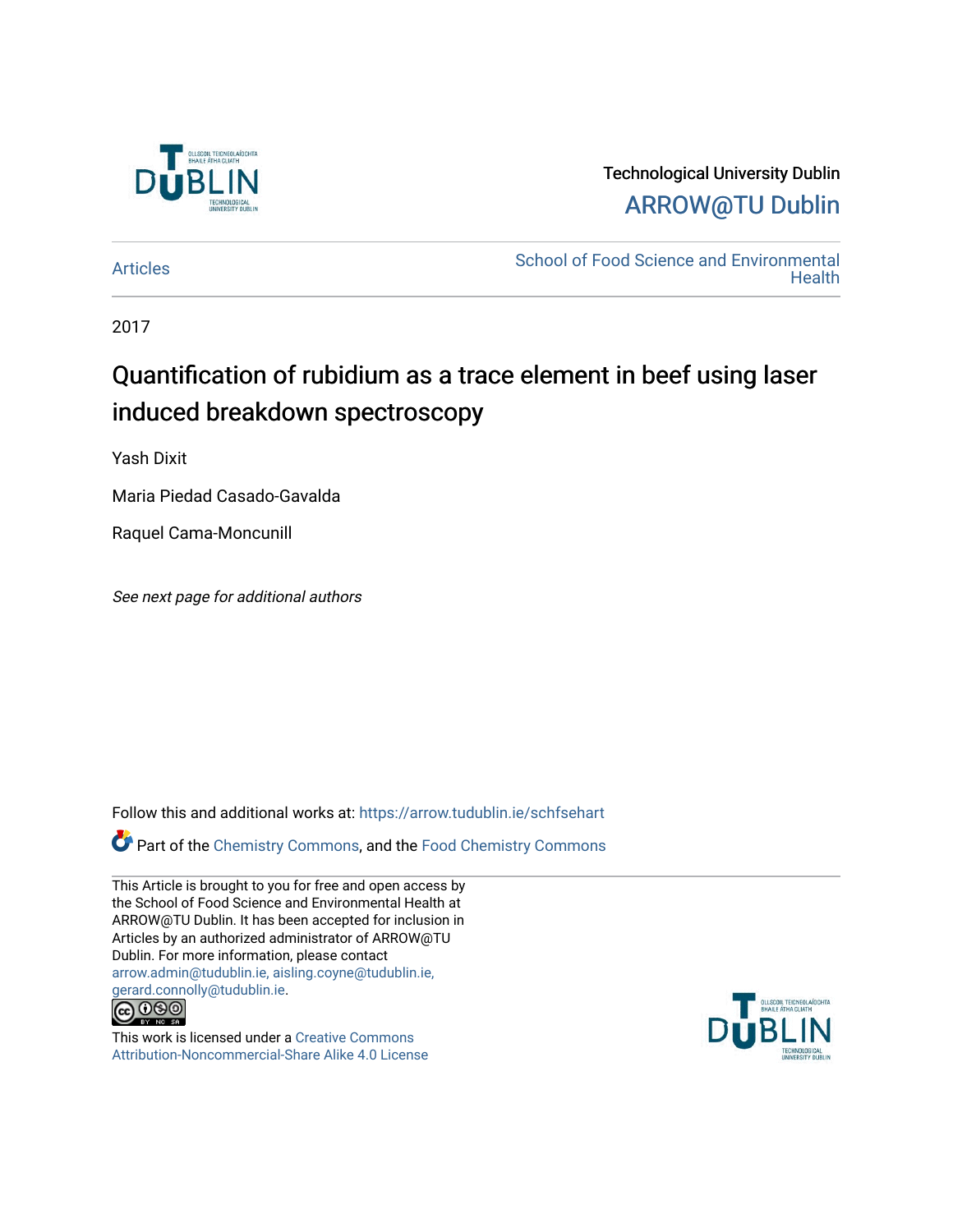### Authors

Yash Dixit, Maria Piedad Casado-Gavalda, Raquel Cama-Moncunill, Xavier Cama-Moncunill, Patrick J. Cullen, and Carl Sullivan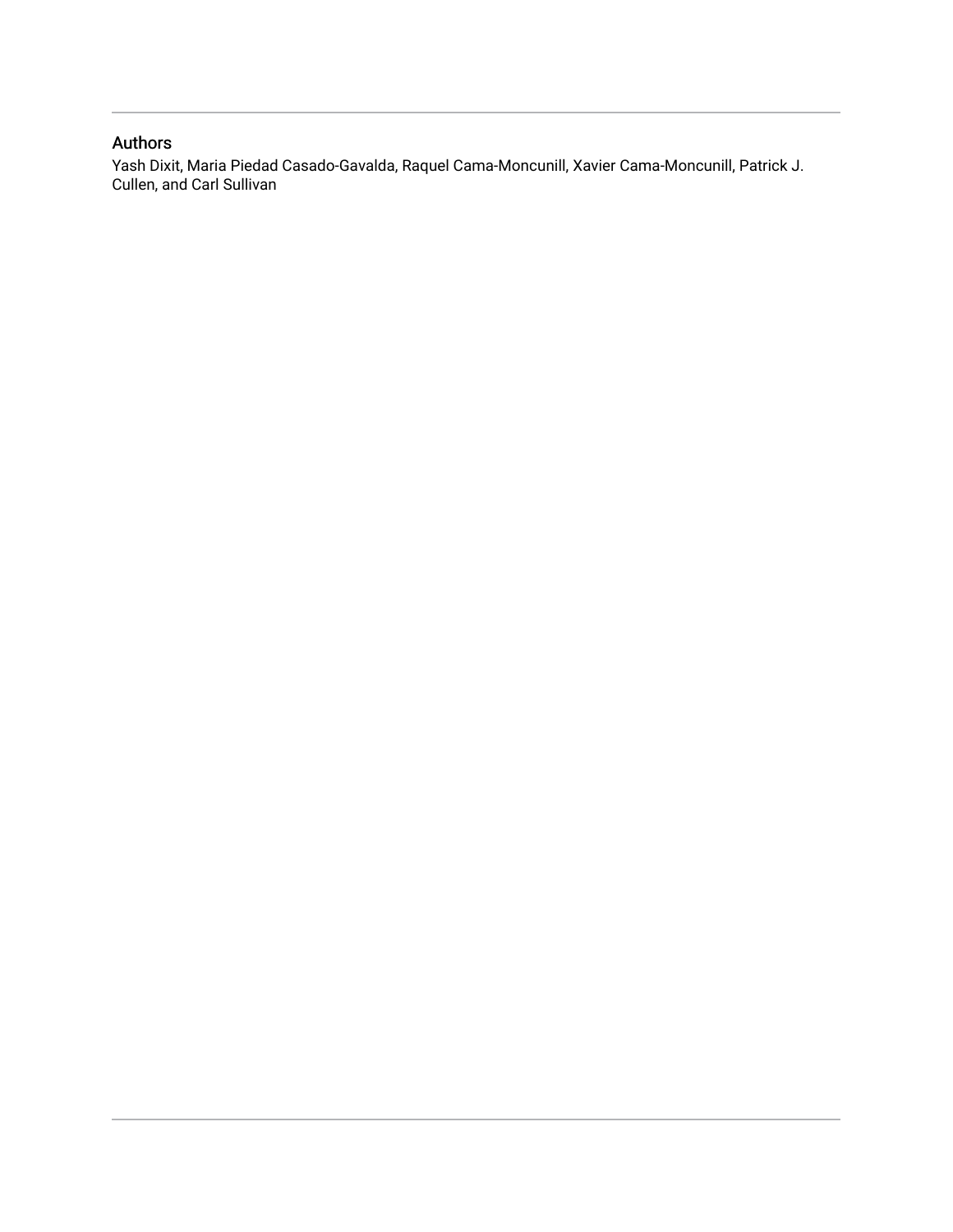| $\mathbf{1}$   | Quantification of rubidium as a trace element in beef using laser induced breakdown spectroscopy                                                    |
|----------------|-----------------------------------------------------------------------------------------------------------------------------------------------------|
| $\overline{2}$ | Y. Dixita,*, Maria P. Casado-Gavalda <sup>a</sup> , R. Cama-Moncunill <sup>a</sup> , X. Cama-Moncunill <sup>a</sup> , P. J. Cullen <sup>a,b</sup> , |
| 3              | Carl Sullivan <sup>a</sup>                                                                                                                          |
| 4              | <sup>a</sup> School of Food Science and Environmental Health, Dublin Institute of Technology, Dublin 1, Ireland.                                    |
| 5              | <sup>b</sup> School of Chemical Engineering, University of New South Wales, Sydney, Australia.                                                      |
| 6              |                                                                                                                                                     |
| 7              | * Corresponding author:                                                                                                                             |
| 8              | Y. Dixit                                                                                                                                            |
| 9<br>10        | School of Food Science and Environmental Health,                                                                                                    |
| 11<br>12<br>13 | Dublin Institute of Technology, Cathal Brugha St, Dublin 1, Ireland                                                                                 |
| 14             | Tel: +353 1 402 4543                                                                                                                                |
| 15<br>16       | E-mail: yash.dixit@mydit.ie                                                                                                                         |
| 17             |                                                                                                                                                     |
| 18             | Keywords: LIBS, minced beef, rubidium, PLSR, chemometrics.                                                                                          |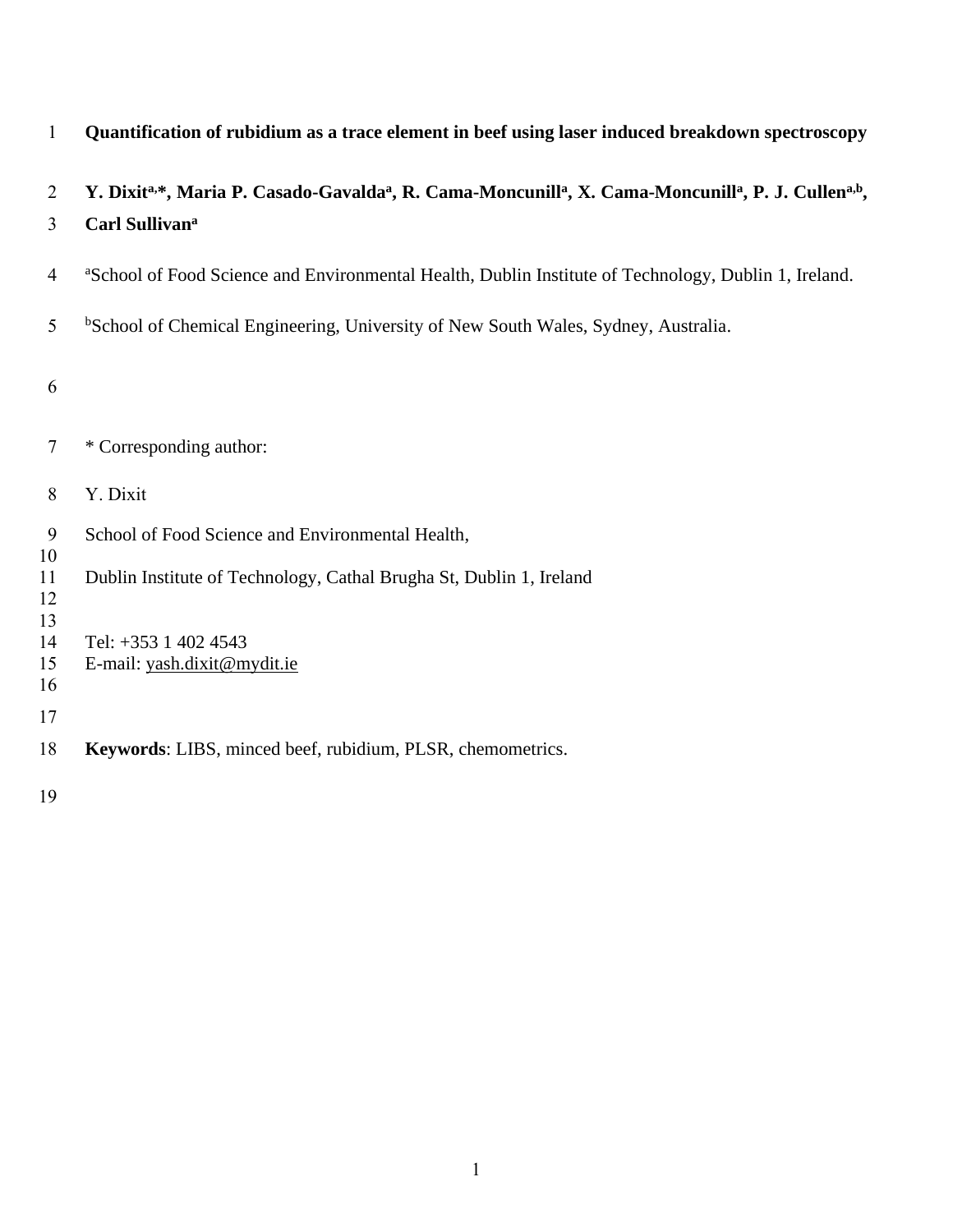- **Abstract**.
- 

 This study evaluates the potential of laser induced breakdown spectroscopy (LIBS) coupled with chemometrics to develop a quantification model for rubidium (Rb) in minced beef. A LIBSCAN 150 system was used to collect LIBS spectra of minced beef samples. Beef liver was used to spike the Rb levels in minced beef. All samples were dried, powdered and pelleted using a hydraulic press. Measurements were conducted by scanning 100 different locations with an automated XYZ sample chamber. Partial least squares regression (PLSR) was used to develop the calibration model, yielding a 28 calibration coefficient of determination  $(R_c^2)$  of 0.99 and a root mean square error of calibration (RMSEC) of 0.05 ppm. The model also showed good results with leave-one-out cross validation, yielding a cross-30 validation coefficient of determination  $(R_{cv}^2)$  of 0.90 and a root mean square error of cross-validation (RMSECV) of 0.22 ppm. The current study shows the potential of LIBS as a rapid analysis tool for the meat processing industry.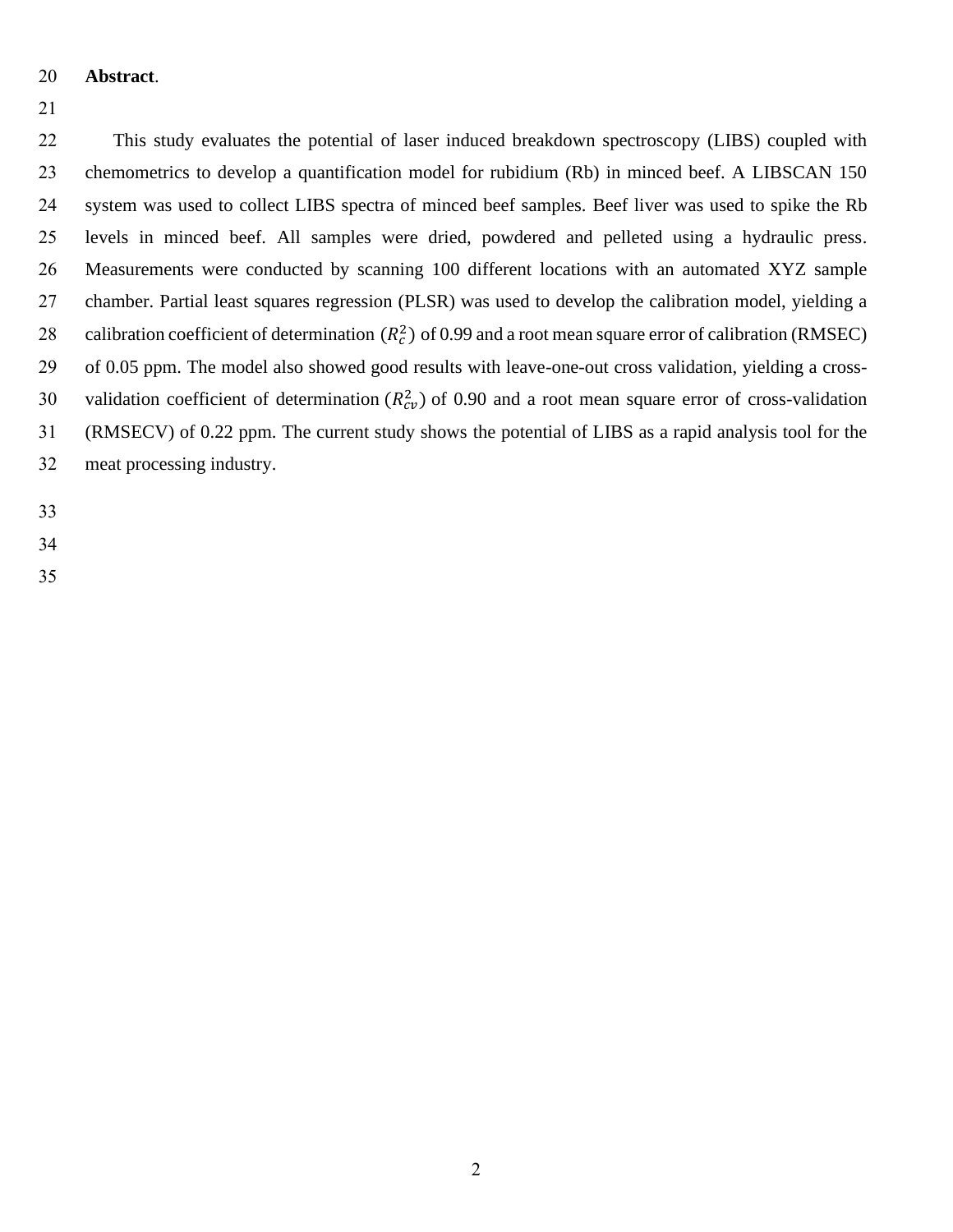#### **1. Introduction**

 Rubidium (Rb) is a quasi-essential element for living organisms. The human body treats Rb ions similar to potassium ions, concentrating Rb in the body's intracellular fluid [\(Kékedy-Nagy et al., 2000\)](#page-8-0). A study in 2008 showed that rubidium exhibits anti-depressant properties [\(Canavese et al., 2008\)](#page-8-1). The daily human 40 intake of Rb is  $\sim$ 3 mg, by foods such as beef, soybeans etc. and drinking water. Beef is a rich source of 41 important trace elements such as iron, copper, zinc as well as rubidium. Beef contains around 27.2 % dry matter out of which 6.84 ppm is rubidium [\(Fischer, 1997\)](#page-8-2).

 Laser induced breakdown spectroscopy (LIBS) is an emerging technique in the field of food analysis. Techniques such as ICP-OES (Inductively coupled plasma – Optical emission spectrometry) and AAS (Atomic absorption spectroscopy) have several limitations such as lengthy sample preparation techniques and the use of hazardous chemicals. LIBS offers various advantages such as minimal sample preparation, chemical free process, rapid detection and portability [\(Bilge et al., 2016;](#page-7-0) [Kongbonga et al.,](#page-8-3)  [2014;](#page-8-3) [Moncayo et al., 2016\)](#page-8-4). Additionally, LIBS also offers the advantage of providing spatial information. Recently, LIBS has been evaluated for mineral quantification in various foods. [Singh et al.](#page-9-0)  (2016) used LIBS for quantification of minerals in cucurbit seeds. [Andersen et al. \(2016\)](#page-7-1) used LIBS to quantify calcium content in comminuted poultry meat for detecting bone particles in mechanically separated meat (MSM). The aim of this study is to evaluate the performance of LIBS coupled with chemometrics to develop a quantification model for rubidium (Rb) in minced beef.

#### **2. Materials and methods**

#### *2.1 Sample Preparation*

 Fresh striploin beef steaks and beef liver weighing approximately 500 g each were purchased from a local butchers shop in Dublin, Ireland. The lean meat from the beef steaks was diced into small cubes; the liver was also diced. All samples were minced separately using a laboratory meat blender (8011G, Waring Laboratory Science, Stamford CT, USA), which was carefully cleaned using an antibacterial washing liquid and dried before each use. Finally, samples were placed overnight in a hot air drying oven maintained at 105 °C using disposable aluminium dishes.

 On the next day, dried samples were ground into powder form by using a laboratory meat blender (8011G, Waring Laboratory Science, Stamford CT, USA) followed by sieving using a mechanical siever (VS 1000, Retsch (U.K.) Limited, Hope valley, U.K.) with a 103-mesh screen for 10 minutes at 70 rpm. Beef liver was used to spike the Rb levels in the minced beef. Two independent batches (15 samples per independent batch) with varying percentages of beef liver mixed with lean beef were prepared. Each sample repeated in triplicates comprised of approximately 400 mg of a powdered mixture of lean beef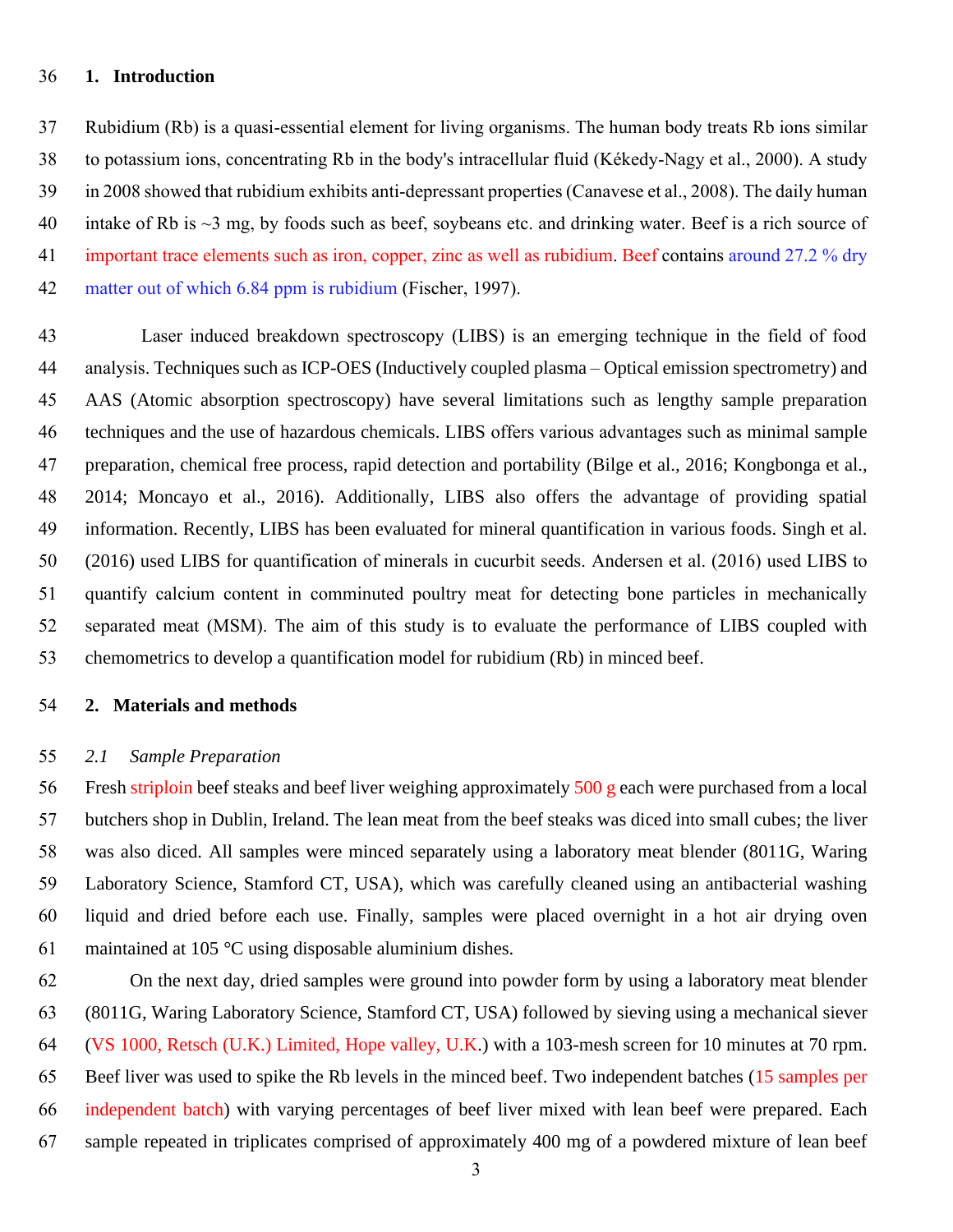containing 0%, 10%, 20%, 40% and 100 % of liver (w/w). Samples were then pelleted using a hydraulic press (GS01160**,** Specac Ltd., Orpington, U.K.) by applying a pressure of 10 tonnes for 3 minutes.

#### *2.2 Graphite furnace atomic absorption spectroscopy analysis*

 The rubidium content of lean beef and beef liver were determined using a graphite furnace atomic absorption spectrophotometer (GFAAS) (AA240Z, Agilent Technologies, Santa Clara, USA). Sample preparation was carried out using the standard method of AOAC (FP-3) with slight modifications; approximately 1 g of powdered sample was transferred into crucibles and pre-ashed on a hot plate with the careful addition of small drops of purified nitric acid (CAS 7697-37-2, Sigma Aldrich, Inc., Arklow, Ireland) to aid digestion. Once samples were completely charred, they were transferred to a muffle furnace maintained at 550 °C for 5 hours. Ashes were then dissolved into 50 mL volumetric flasks with 1M purified nitric acid (CAS 7697-37-2, Sigma Aldrich, Inc.). A further dilution was performed in order to maintain the mineral concentrations within the GFAAS optimum measuring range for Rb. For quantification, calibration curves were obtained using standard solutions of rubidium (55727, Sigma Aldrich, Inc., Arklow, Ireland). All samples were measured in triplicate.

#### *2.3 LIBS spectra acquisition*

 LIBS spectra were recorded using a LIBSCAN 150 system (Applied Photonics Limited, Skipton North Yorkshire, U.K.) which consists of a Q-switched Nd:YAG laser (ultra, Quantel laser, 601 Haggerty Lane Bozeman, MT, USA), a series of six spectrophotometers covering the wavelength range of 185-904 nm and a LIBSCAN 150 head. The head incorporates a miniature CCD camera and 6 lens holders which collect plasma light of different wavelength regions. The laser used for sample ablation had a pulse energy of 150 mJ and a pulse duration of 5 ns operating at 1064 nm. A repetition rate of 1 Hz was employed along with a 1.27 μs gate delay and 1.1 ms integration time in Q-switched mode. The sample was placed at a LTSD (lens to sample distance) of approximately 80 mm to ensure that the laser was focussed onto the sample. Samples were measured by scanning 100 different locations in a 10 X 10 grid pattern while the sample was moved after each shot with an automated XYZ sample chamber (XYZ-750, Applied 93 Photonics Limited, Skipton North Yorkshire, U.K.) by a step size of 0.70 mm.

#### *2.4 Data analysis*

 Data analysis was performed using R [\(R Core Team, 2014\)](#page-8-5). The "pls" package [\(Mevik et al., 2013\)](#page-8-6) was used for performing PLSR (partial least square regression).

 Spectral pre-processing is the most important step before performing chemometric bi-linear modelling such as PLSR in order to remove baseline shifts and non-linearities from the acquired spectra [\(Rinnan et al., 2009\)](#page-9-1). Pre-processing was performed using standard normal variate (SNV) transformation.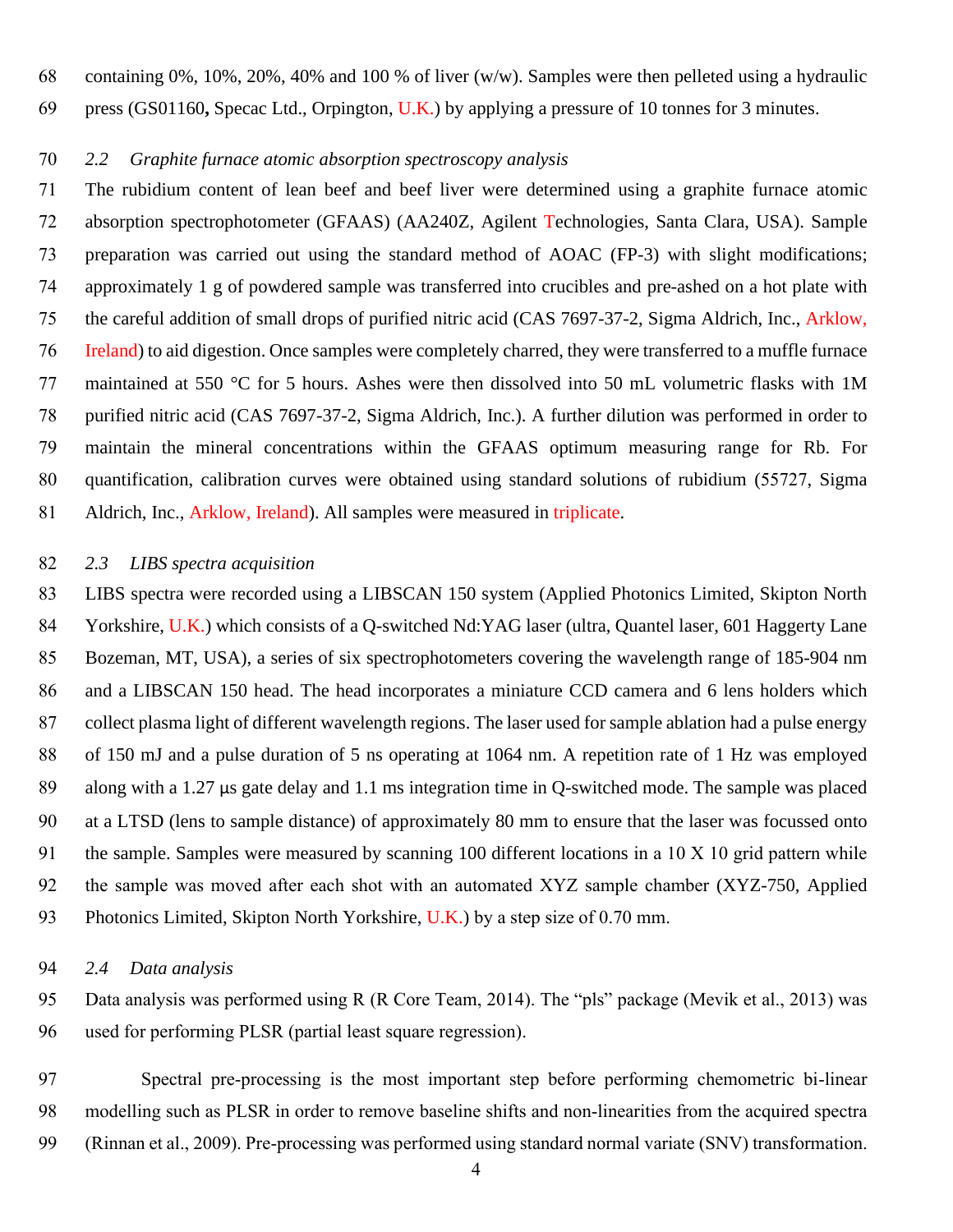Processed data in the wavelength range of 774.527 to 784.824 was selected because the Rb peak exists in this region at 780.010 nm. In order to develop the calibration model, the acquired processed data along with the Rb values obtained were subjected to PLSR. The method of leave-one-out was used for cross validation while developing the calibration models in order to avoid either over- or under-fitting of the models. Goodness of fit was evaluated by determining both root mean square error of calibration (RMSEC) and root mean square error in cross validation (RMSECV) which provides information about the deviation of models from their reference values [\(Cama-Moncunill et](#page-8-7) al., 2016). The corresponding 107 values of both coefficients of determination in calibration  $(R_c^2)$  and in cross validation  $(R_{cv}^2)$  were also calculated.

#### **3. Results and Discussion**

#### *3.1.1 Graphite furnace atomic absorption spectroscopy analysis*

 GFAAS was performed to determine the concentration of rubidium in pure lean beef and pure liver samples. Results of GFAAS analysis are illustrated in Table 1. GFAAS results indicate that Rb content in lean beef is generally lower than in beef liver. The results shown in Table 1 were in good agreement with those reported in the literature [\(Fischer, 1997\)](#page-8-2).

#### *3.1.2 Spectral analysis*

 Fig. 1a shows the raw LIBS spectra of powdered lean beef and beef liver. Each spectrum corresponds to an average of 100 spectra collected at different locations of the pellet in order to overcome sample heterogeneity. Emission peak related to rubidium in Fig. 1a have been identified at 780.010 nm with reference to the NIST database [\(Kramida et al., 2015\)](#page-8-8). Rb exists under group 1 of the periodic table, 120 having a single electron in its outer shell and allowing LIBS to easily excite the lone electron and detect 121 the element [\(Scerri, 2007\)](#page-9-2). It is evident from Fig. 1b that the LIBS spectra clearly differentiates samples based on their Rb contents in both batches, which were in confirmation with the GFAAS results shown in Table 1.

#### *3.1.3 Multivariate data analysis*

 In the current study, PLSR was performed on pre-processed LIBS data in order to develop a calibration model for Rb. PLSR generates linear prediction models by optimising the covariance between spectral data and the reference values (Rb content). In order to do so, it performs decomposition on both the spectral and reference data simultaneously [\(Dixit et al., 2016;](#page-8-9) [ElMasry et al., 2013\)](#page-8-10).

129 Best model was identified with four PLS components. The model showed a good fit yielding a  $R_c^2$ 130 of 0.99 and  $R_{cv}^2$  of 0.90. Moreover, the RMSEC and RMSECV were low yielding values of 0.05 ppm and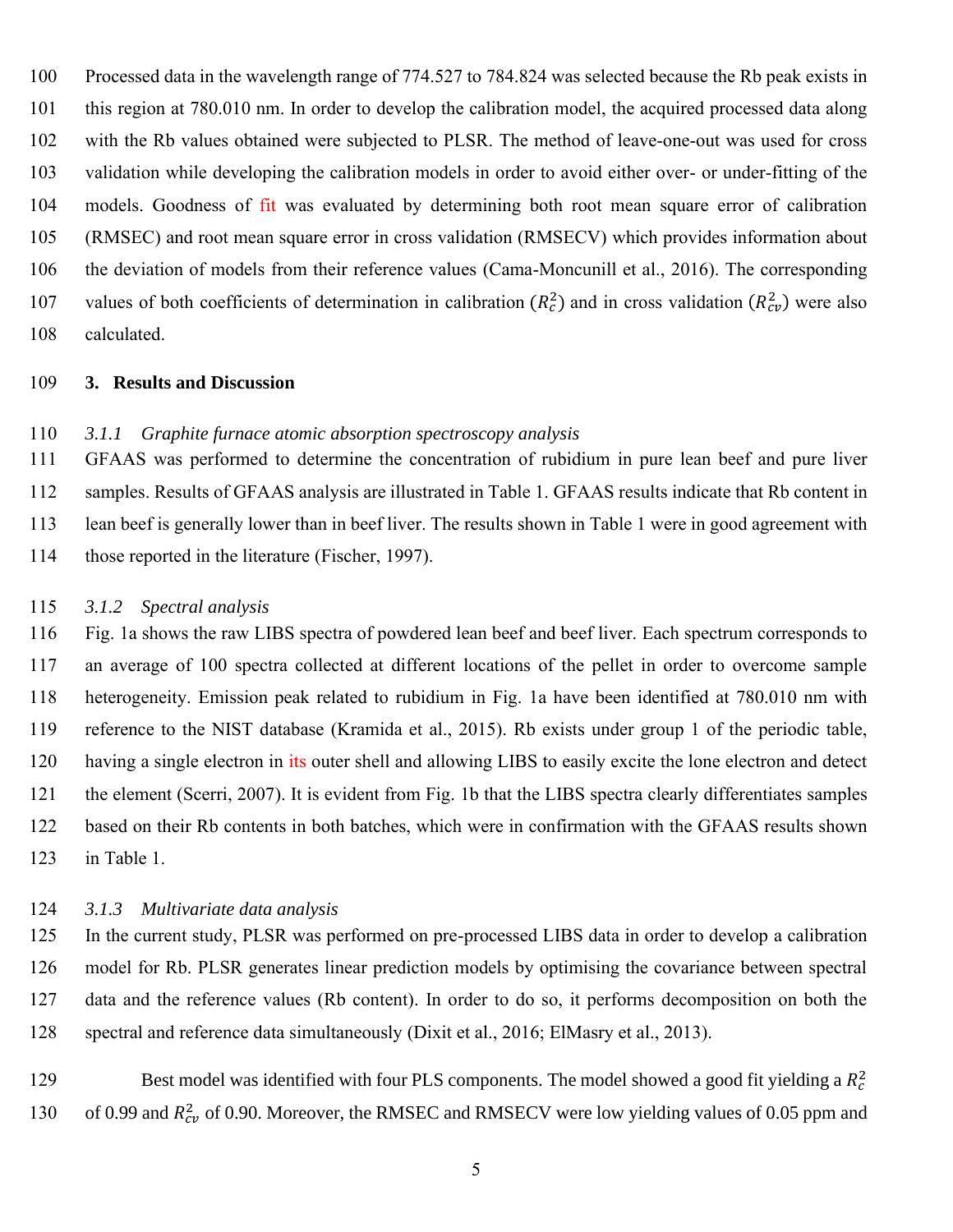0.22 ppm respectively. It could be possible to improve model performance in future studies by optimising factors such as laser pulse energy and LTSD [\(Radziemski et al., 2006\)](#page-9-3).

#### **4. Conclusions**

 The present study shows that LIBS can be successfully used to detect and quantify the trace element Rb in minced beef and beef liver. PLSR was used to model the LIBS spectral data along with reference values 136 obtained for Rb using GFAAS. High values of  $R_{cv}^2$  and low values of the corresponding RMSECV confirmed a good fit for the model. LIBS is an emerging technique in the area of food analysis with potential as an at-line monitoring tool for the meat industry. Results from the current study illustrates high 139 potential for LIBS as a rapid technique to detect and quantify Rb as well as other important trace elements such as iron, zinc and copper amongst others in various foods. However, factors related to sample surface such as surface homogeneity, chemical composition and particle size can affect the LIBS spectra. Effects due to non-homogeneous sample surface and chemical composition could be reduced by sufficient averaging so that a better representation of the sample could be obtained. Furthermore, variation in particle size produces a matrix effect which could be reduced with matrix-matched calibration standards.

 In order to make LIBS a suitable technique for routine analysis in a food industry further improvements are required such as an automated focusing system for optimized LTSD and use of detectors optimized for the spectral region of interest. Overall, the study demonstrates potential for LIBS as a rapid analysis tool for the meat processing industry.

#### **5. Acknowledgements**

 The authors would like to acknowledge funding from the Food Institutional Research Measure administered by the Department of Agriculture, Food and the Marine, Ireland (Grant agreement: 13/F/508).

#### **6. References**

- <span id="page-7-1"></span> Andersen, M.-B. S., Frydenvang, J., Henckel, P., & Rinnan, Å. (2016). The potential of laser-induced breakdown spectroscopy for industrial at-line monitoring of calcium content in comminuted poultry meat. *Food Control, 64*, 226-233. doi: 10.1016/j.foodcont.2016.01.001
- <span id="page-7-0"></span> Bilge, G., Velioglu, H. M., Sezer, B., Eseller, K. E., & Boyaci, I. H. (2016). Identification of meat species by using laser-induced breakdown spectroscopy. *Meat Science, 119*, 118-122. doi: 10.1016/j.meatsci.2016.04.035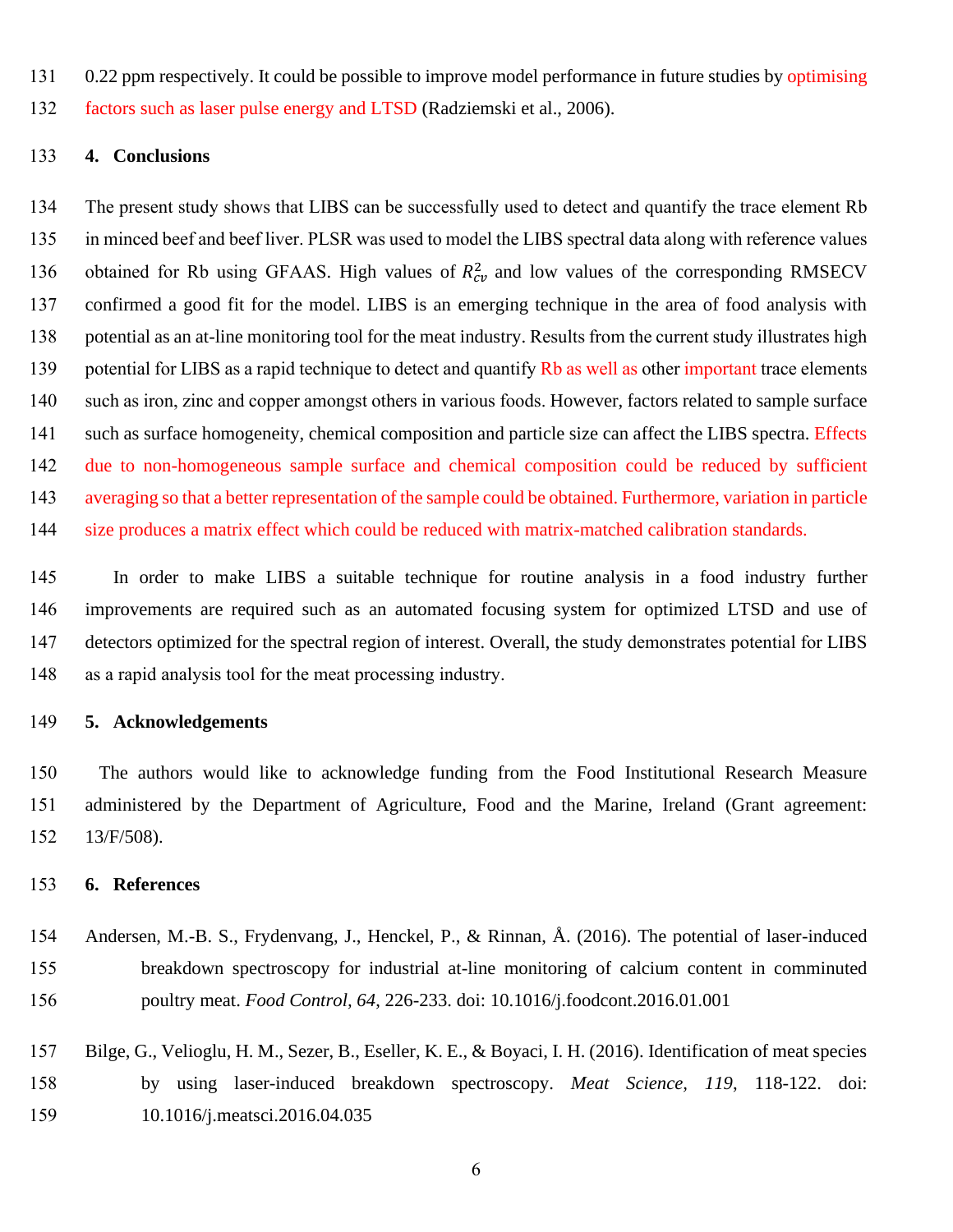- <span id="page-8-7"></span> Cama-Moncunill, R., Markiewicz-Keszycka, M., Dixit, Y., Cama-Moncunill, X., Casado-Gavalda, M. P., Cullen, P. J., et al. (2016). Multipoint NIR spectroscopy for gross composition analysis of powdered infant formula under various motion conditions. *Talanta, 154*, 423-430.
- <span id="page-8-1"></span> Canavese, C., Decostanzi, E., Bergamo, D., Sabbioni, E., & Stratta, P. (2008). Rubidium, salami and depression. You cannot have everything in life. *Blood Purification, 26*(4), 311-314. doi: 10.1159/000129657
- <span id="page-8-9"></span> Dixit, Y., Casado-Gavalda, M. P., Cama-Moncunill, R., Cama-Moncunill, X., Jacoby, F., Cullen, P. J., et al. (2016). Multipoint NIR spectrometry and collimated light for predicting the composition of meat samples with high standoff distances. *Journal of Food Engineering, 175*, 58-64.
- <span id="page-8-10"></span> ElMasry, G., Sun, D.-W., & Allen, P. (2013). Chemical-free assessment and mapping of major constituents in beef using hyperspectral imaging. *Journal of Food Engineering, 117*(2), 235-246.
- <span id="page-8-2"></span> Fischer, P. W. F. (1997). *Trace Elements in Man and Animals--9: Proceedings of the Ninth International Symposium on Trace Elements on Man and Animals*. Ottawa, Canada: Canadian Science Publishing, NRC Research Press.
- <span id="page-8-0"></span> Kékedy-Nagy, L., & Cordoş, E. A. (2000). Flame atomic emission determination of rubidium in mineral and well waters using methane–air flame as excitation source. *Talanta, 52*(4), 645-652.
- <span id="page-8-3"></span> Kongbonga, Y. G. M., Ghalila, H., Onana, M. B., & Lakhdar, Z. B. (2014). Classification of vegetable oils based on their concentration of saturated fatty acids using laser induced breakdown spectroscopy (LIBS). *Food Chemistry, 147*, 327-331.
- <span id="page-8-8"></span> Kramida, A., Ralchenko, Y., Reader, J., & Team, N. A. (2015). NIST Atomic Spectra Database (Ver. 5.3), [Online]. Retrieved 2016, October 6<http://physics.nist.gov/asd>
- <span id="page-8-6"></span> Mevik, B.-H., Wehrens, R., & Liland, K. H. (2013). pls: Partial least squares and principal component regression. *R package version, 2.4-3*.
- <span id="page-8-4"></span> Moncayo, S., Rosales, J. D., Izquierdo-Hornillos, R., Anzano, J., & Caceres, J. O. (2016). Classification of red wine based on its protected designation of origin (PDO) using Laser-induced Breakdown Spectroscopy (LIBS). *Talanta, 158*, 185-191. doi: 10.1016/j.talanta.2016.05.059
- <span id="page-8-5"></span> R Core Team. (2014). R: A language and environment for statistical computing. R Foundation for Statistical Computing, Vienna, Austria, 2012: ISBN 3-900051-07-0.